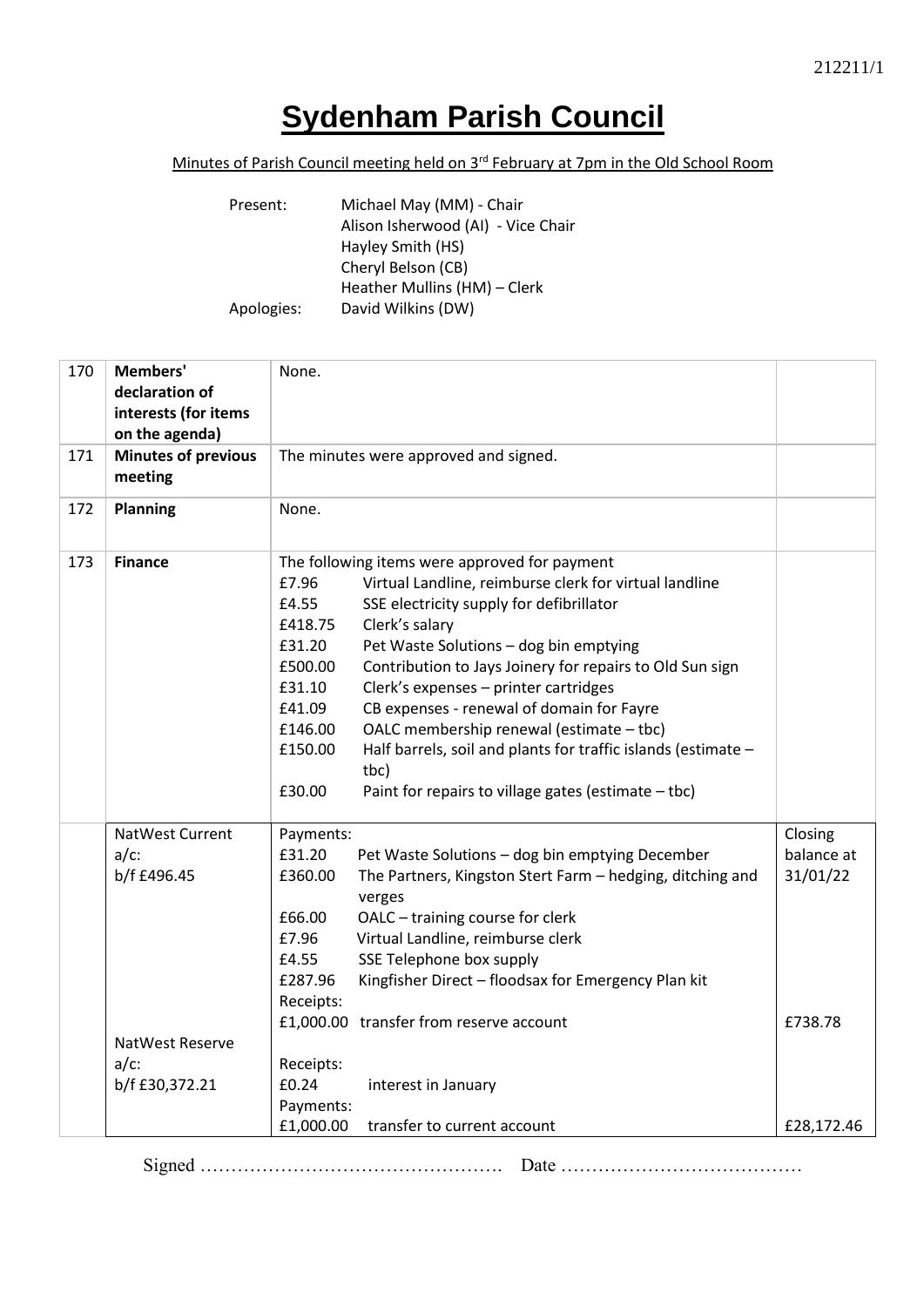## 212211/2

| <b>Playing field</b><br>175<br>New hedging will be planted in March.                                                                                                                                                                                                                                                                                                                                                                                                                                                                                                                                                                                                                                                                                                                                      |                             |
|-----------------------------------------------------------------------------------------------------------------------------------------------------------------------------------------------------------------------------------------------------------------------------------------------------------------------------------------------------------------------------------------------------------------------------------------------------------------------------------------------------------------------------------------------------------------------------------------------------------------------------------------------------------------------------------------------------------------------------------------------------------------------------------------------------------|-----------------------------|
|                                                                                                                                                                                                                                                                                                                                                                                                                                                                                                                                                                                                                                                                                                                                                                                                           |                             |
| Speeding on B4445 and through the village<br>176<br>The safety audit is due shortly and can then be shared with Chinnor<br>PC who have agreed in principle to jointly deliver the chicane on the<br>B4445.<br>There will be an OCC Cabinet meeting this month to agree a budget<br>for funding the countywide 20mph scheme, and we will be notified if<br>our application has been successful.<br>A decision on the grant for purchasing a speed gun and bin stickers<br>should be received soon.                                                                                                                                                                                                                                                                                                         |                             |
| 177<br><b>Village repairs and maintenance</b><br>Verges have been damaged both opposite and outside The Grove.<br>Some of the tree stumps have been moved to protect the edge<br>leading to the village green, and rocks have been located along the<br>edge of the Grove to prevent erosion.<br>Mowing by the Grove has led to the discovery of a suspected water<br>leak - the owner of the relevant house being notified.<br>Damaged water meter cover to be reported to Thames Water.<br>A note to be included in the next newsletter asking people to park<br>carefully to protect verges around the village.<br>The signs on the village gates towards the Stert are being replaced<br>and a preferred design chosen. These will be fitted in conjunction<br>with the sanding and repainting works. | <b>MM</b><br>HM<br>Al<br>HM |
| <b>Footpaths and bridleways</b><br>178<br>Sewells Lane bridleway has been cleared, resulting in a much wider<br>path. The tractor will be able to keep to one side leaving a route for<br>walkers on the other. Hardcore might be required to improve the<br>surface of the first 20-meter stretch - estimate of cost to be sought.<br>The TOE grant for the gate to Footpath 378 has been awarded. The<br>contract letter was signed for return and a lead time queried with the<br>contractor for the work.                                                                                                                                                                                                                                                                                             | <b>MM</b><br>HM<br>AI       |
| <b>Faster broadband</b><br>179<br>Work on site including the installation of some new underground<br>ducting should start in March and the aim is for the network to be<br>substantially complete by the end of June. BT have requested<br>wayleaves across two areas of parish council land and these were                                                                                                                                                                                                                                                                                                                                                                                                                                                                                               |                             |